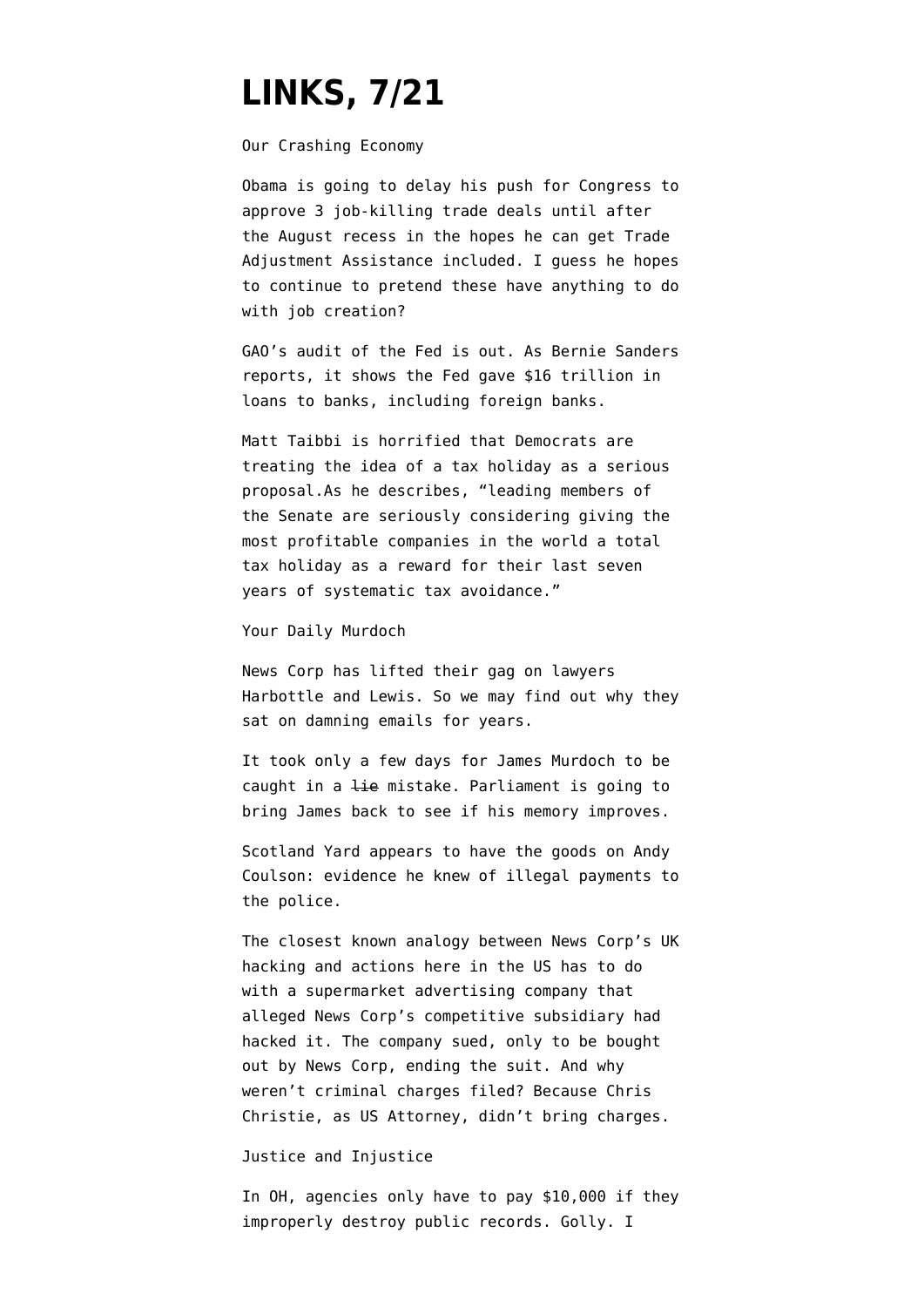wonder what effect that law will have?

At Netroots Nation, at a meeting on immigration, Luis Gutierrez revealed that the number of undocumented immigrants deported–400,000 a year–is set by Congressional statute that, in turn, feeds a whole deportation industry. Now, Republicans [are trying](http://www.newstaco.com/2011/07/20/gop-seeks-to-halt-administrative-amnesty/) to eliminate all executive branch discretion on deportation. I wonder which deportation industry donors are pushing that?

Nicholas Shaxson [reports](http://treasureislands.org/bcci-case-close-to-breaking-open/) that a researcher has won an appeal to get key parts–names of key people, companies, and one country–of an old report on the BCCI scandal via FOIA. Of particular interest, the judges [overrode](http://www.informationtribunal.gov.uk/DBFiles/Decision/i544/20110711%20Decision%20EA20100054.pdf) the British desire to keep the country redacted because, "there is considerable public interest in the public seeing the whole of the Sandstorm Report so that it can be seen, not just what happened, but what role was played by the governments, institutions and individuals who were involved with an organisation guilty of what the authors of the Sandstorm Report (paragraph 10.1) described as 'an enormous and complex web of fictitious transactions in what is probably one of the most complex deceptions in banking history.'"

Yesterday, I [noted](http://www.guardian.co.uk/environment/2011/jul/20/police-spy-on-climate-activists-unlawful) that judges had thrown out convictions against a bunch of environmental activists because the informant who had built the case against them was an agent provocateur. Craig Murray [voices](http://www.craigmurray.org.uk/archives/2011/07/agents-provocateurs/) something I thought of too when I read about this: Muslims (I'd say in the UK and here in the US) are not afforded the same ability to make such a case about informants.

## Surveillance Nation

Faced with an inability to master the human knowledge about Afghanistan, DOD has once against [thrown computers at the problem–](http://www.wired.com/dangerroom/2011/07/darpas-secret-spy-machine/all/1)this time in the form of a DARPA program called Nexus 7. The logic is, "If you get transparency, you don't need boots on the ground." I'm sure they think they've achieved transparency. Uh huh.